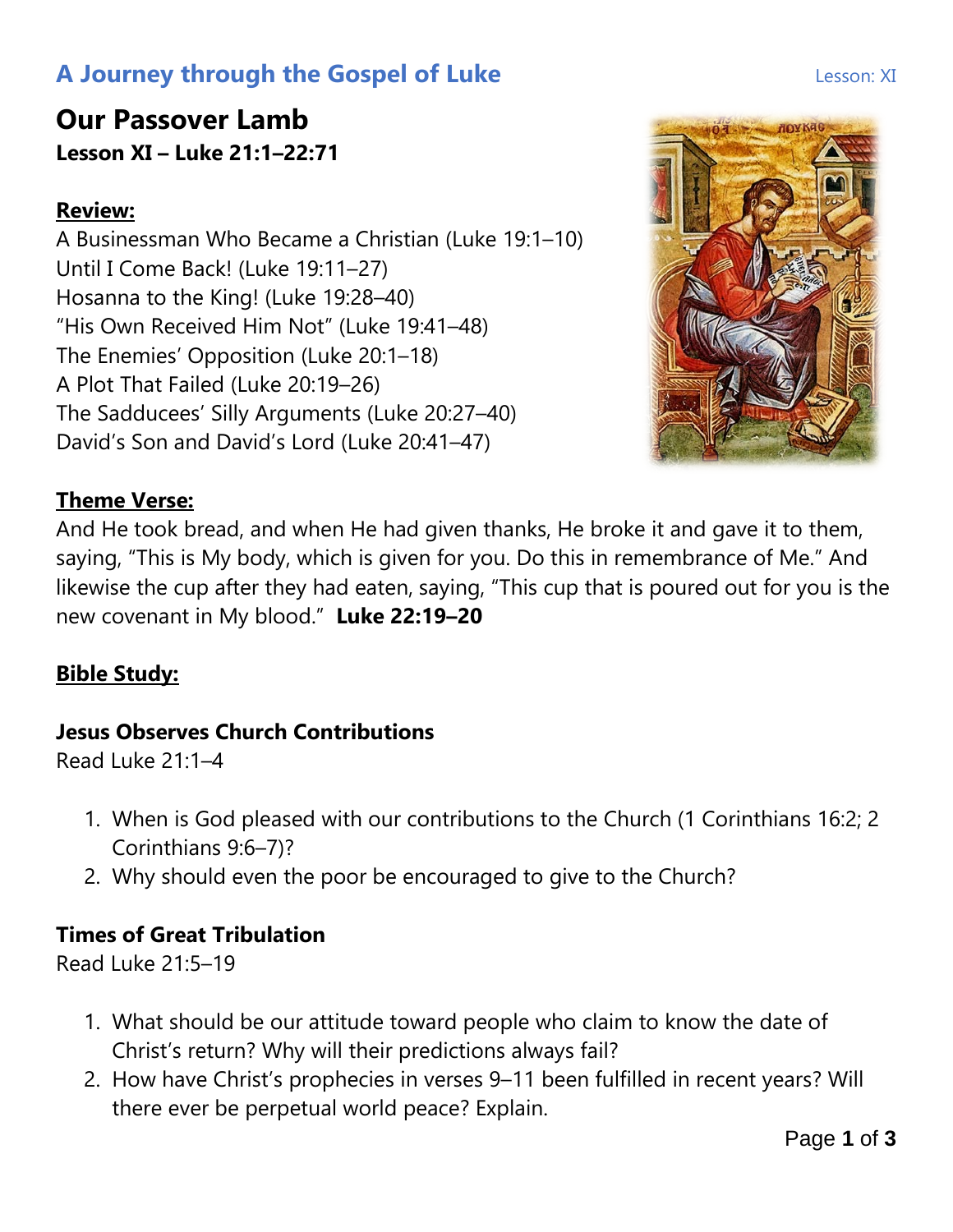# **A Journey through the Gospel of Luke Lesson: XI** Lesson: XI

## **Reading the Signs**

Read Luke 21:20–27

- 1. What lessons does the destruction of Jerusalem teach us?
- 2. How is the end of the world described in 2 Peter 3:10–12? In Joel 2:30–31?

### **Watch and Pray!**

Read Luke 21:28–38

- 1. Why should believers not fear Judgment Day?
- 2. What is the best way for us to study nature and world events?

## **The Last Supper**

Read Luke 22:1–20

- 1. What great event did the annual Passover commemorate (Exodus 12)? Of what was the Passover lamb a type (1 Corinthians 5:7)?
- 2. How do the Words of Institution prove that Jesus gives us His true body and blood in the Lord's Supper? Why should we partake of the Sacrament often?

### **Christ's Last Warnings and Admonitions**

Read Luke 22:21–38

- 1. Why should we be on our guard against Satan (v. 31)? How can we help our fellow Christians when they fall into sin (v. 32)?
- 2. Why should we not despair when we know that we have sinned? What comforting assurance does the Bible give us (see 1 John 2:1–2; Hebrews 7:25)?

### **Gethsemane**

Read Luke 22:39–53

- 1. What does Christ's prayer in the garden teach us about the way we should pray? about the value of prayer?
- 2. How did Jesus demonstrate His love for His enemies?